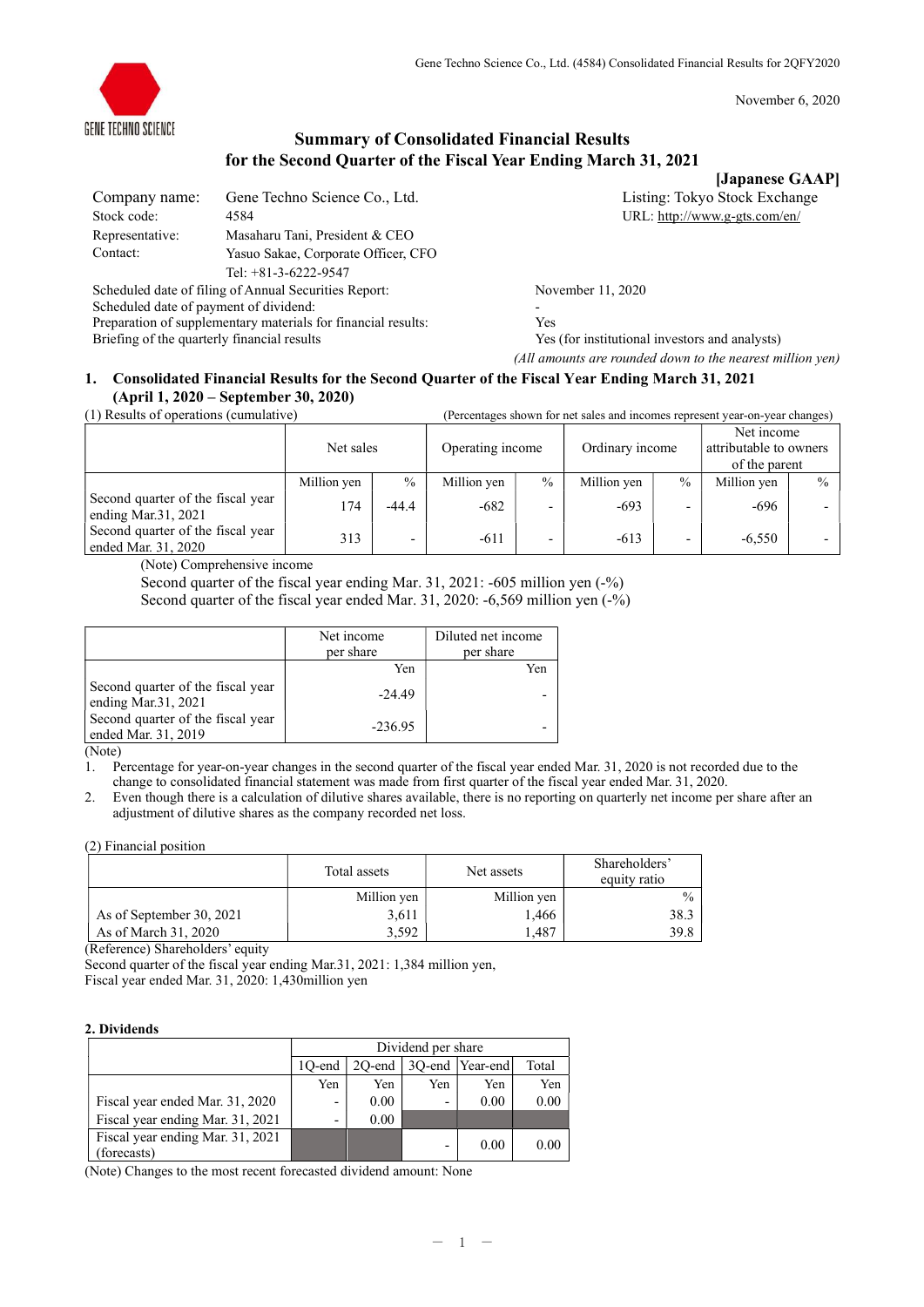| (Percentages represent year-on-year changes) |             |               |                  |      |                 |               |                                                       |               |                         |
|----------------------------------------------|-------------|---------------|------------------|------|-----------------|---------------|-------------------------------------------------------|---------------|-------------------------|
|                                              | Net sales   |               | Operating income |      | Ordinary income |               | Net income<br>attributable to<br>owners of the parent |               | Net income<br>per share |
|                                              | Million yen | $\frac{0}{0}$ | Million yen      | $\%$ | Million yen     | $\frac{0}{0}$ | Million yen                                           | $\frac{0}{0}$ | Yen                     |
| Full year                                    | 972         | $-9.8$        | $-1,672$         |      | $-1.688$        |               | $-1.691$                                              |               | $-58.84$                |

## 3. Consolidated Business Forecast for the Fiscal Year Ending March 31, 2021 (April 1, 2020 – March 31, 2021)

(Note) Changes to the most recent forecasted dividend amount: None

### \* Notes

- 1. Changes in significant subsidiaries during the period (change in specified subsidiaries which accompanies a change in the range of consolidation): None
- 2. Special accounting treatments used in preparation of financial statements of the quarter: None
- 3. Changes in accounting policies and accounting-based estimates, and restatements
- a. Changes in accounting policies due to revisions in accounting standards, others: None
- b. Changes in accounting policies other than a) above: None
- c. Changes in accounting-based estimates: None
- d. Restatements: None

### 3. Number of outstanding shares (common stock)

- a. Number of shares outstanding at the end of period (including treasury shares)
	- At the end of the fiscal year ending March 31, 2021: 28,964,630 shares
		- At the end of the fiscal year ended March 31, 2020: 27,646,986 shares
- b. Number of treasury shares at the end of period
	- At the end of the fiscal year ending March 31, 2021: 92 shares
	- At the end of the fiscal year ended March 31, 2020: 92 shares
- c. Average number of shares outstanding during the period (Quarter-to-date) At the end of the fiscal year ending March 31, 2021: 28,424,005 shares
	- At the end of the fiscal year ended March 31, 2019: 27,643,905 shares
	-

\*This summary report on Gene Techno Science's financial statements is not subject to audit procedures.

Cautionary statement with respect to forward-looking statements, and other special items

(Notes to information regarding future)

The statement regarding the future such as business forecasts in this summary is based on assumptions judged to be valid and the information available to Gene Techno Science at the time this summary was made and is not promised by the Company. Actual performance may differ significantly from these forecasts for a number of reasons. Please refer to "1. Overview of business results (3) Future outlook" on page 3 of the attachments for forecast assumptions and notes of caution for usage.

(How to obtain supplemental financial information)

Materials for the supplemental financial information is available on the Company's website (https://www.g-gts.com/en/).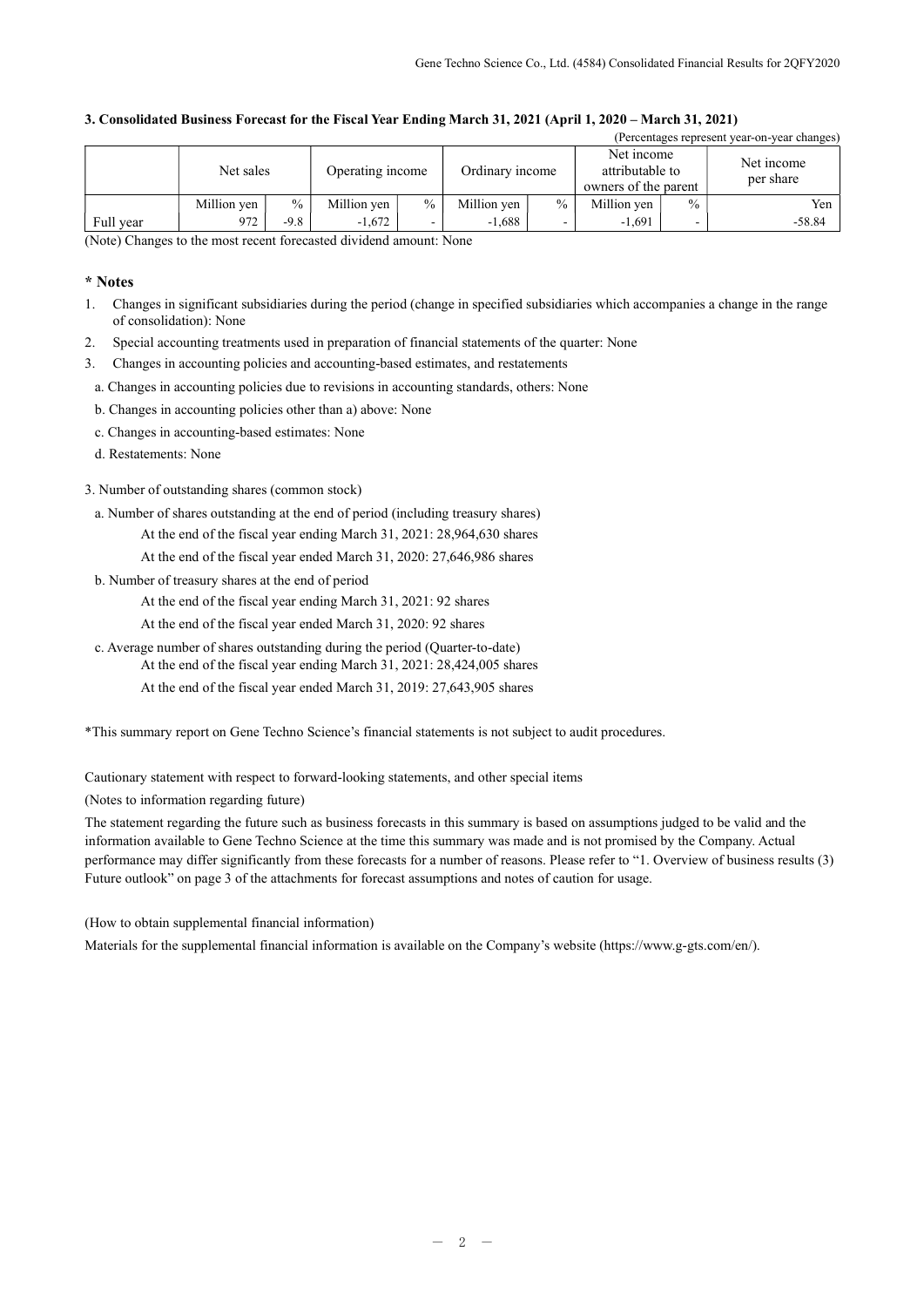# ○Table of Contents of the Attachment

| I. Overview of business results for the current fiscal quarter material control control of the current fiscal quarter material control of the current fiscal quarter material control of the current of the current of the cur       | 2              |
|--------------------------------------------------------------------------------------------------------------------------------------------------------------------------------------------------------------------------------------|----------------|
| A. Overview of business results with the contract of the contract of the set of the contract of the contract of the contract of the contract of the contract of the contract of the contract of the contract of the contract o       |                |
|                                                                                                                                                                                                                                      | 3              |
|                                                                                                                                                                                                                                      | 3              |
| II. Financial statements and notes to financial statements manufactured contain and statements and notes to financial statements                                                                                                     | $\overline{4}$ |
| Quarterly Consolidated balance sheet manufactured control of the state of the state of the state of the state of the state of the state of the state of the state of the state of the state of the state of the state of the s<br>А. |                |
| Statement of consolidated income and comprehensive income contracts and control of consolidated income and comprehensive income control of the statement of consolidated income and comprehensive income control.<br>В.              | 5              |
| Statement of consolidated income                                                                                                                                                                                                     |                |
|                                                                                                                                                                                                                                      | 5              |
| Statement of consolidated comprehensive income                                                                                                                                                                                       |                |
|                                                                                                                                                                                                                                      | 6              |
| C.                                                                                                                                                                                                                                   |                |
| Notes to consolidated quarterly financial statements manufactured construction of the statements of the statements of the statements of the statements of the statements of the statements of the statements of the statements<br>D. | 8              |
|                                                                                                                                                                                                                                      | 8              |
|                                                                                                                                                                                                                                      | 8              |
|                                                                                                                                                                                                                                      |                |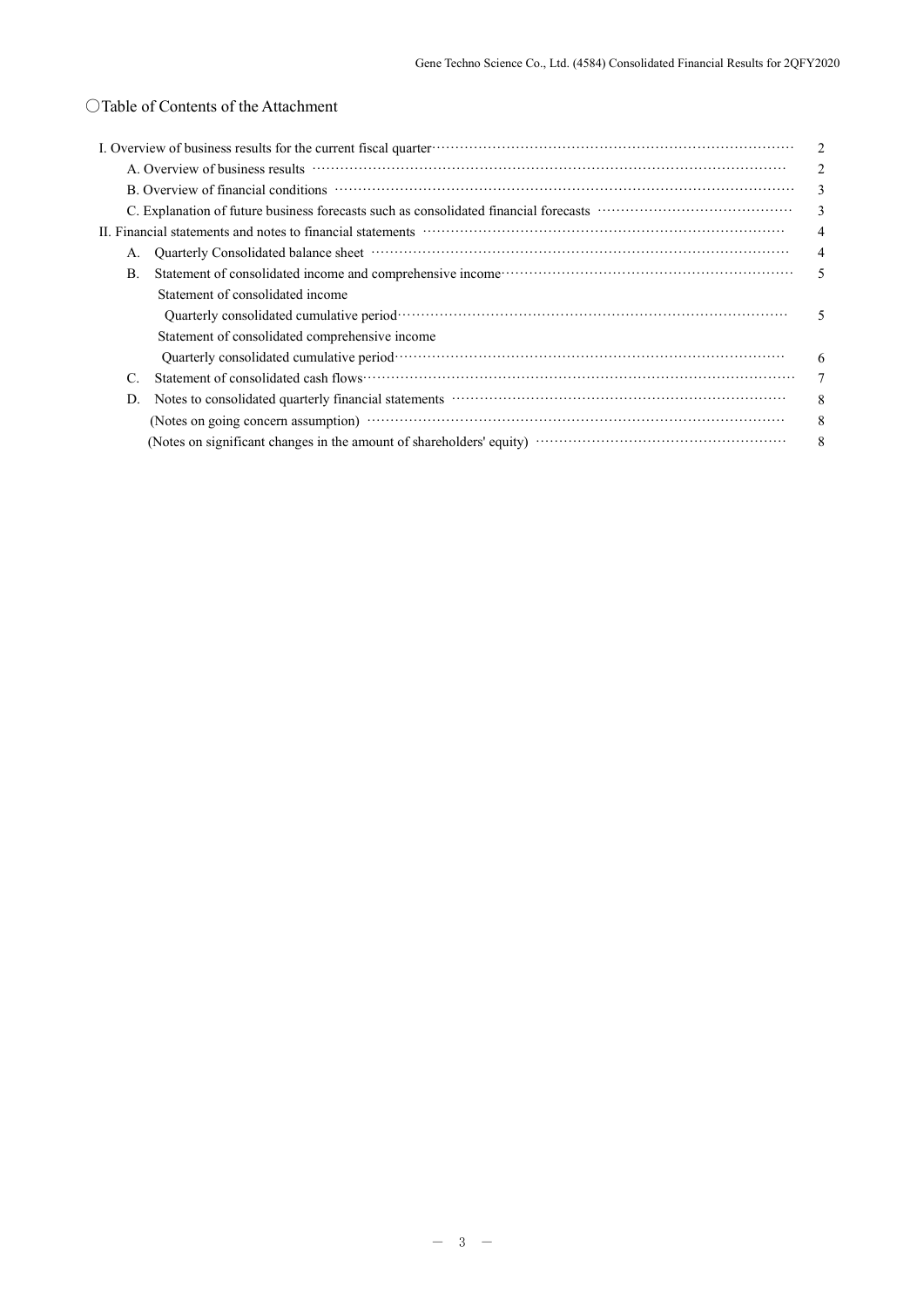#### I. Overview of business results for the current fiscal quarter

#### A. Overview of business results

Gene Techno Science (the Company) announced GTS 3.0 "Biotech Engineering Company, striving for value creation" a new business stage, which targeted the pediatric disease in addition to the areas the Company has been engaged in such as the orphan disease and intractable disease. By leveraging the know-how and expertise about biotechnology acquired in the past business activities, the Company is working on the development and provision of new medicines and therapeutic solutions with the aim of achieving comprehensive healthcare solutions for the patients suffering from these diseases as well as families and caregivers. More specifically, the Company has been pursuing the business growth with new biologics business, and new biotech business centered on the cell therapy field in regenerative medicine, while establishing a stable profit base in the biosimilars business. The progress of each business in the current fiscal quarter is as follows.

#### 1. Biosimilar Business

Following the sales of the neutropenia medicine "Filgrastim BS" by Fuji Pharmaceutical Co., Ltd. and Mochida Pharmaceutical Co., Ltd., the biosimilar of darbepoetin alfa jointly developed with Sanwa Kagaku Kenkyusho Co., Ltd., has been on sale since November 27, 2019. The Company continues stable sales by receiving royalties according to the sales of this products. Moreover, Senju Pharmaceutical Co., Ltd. applied for manufacturing and sales in Japan of the biosimilar product in the field of ophthalmic treatment to the Ministry of Health, Labour and Welfare on September 19, 2020, which was jointly developed with the Company, and positive profit growth will be expected by the sales of the biosimilar product. The Company has steadily promoting development activities of other pipelines.

#### 2. New Biologics Business

In the new biologics business, the Company entered into a joint research agreement with Sapporo Medical University on anticancer drug using antibody with cancer cell invasion ability and with MabGenesis for the acquisition of new antibodies with cancer cell killing effect in January 2020. The Company continues to promote its development along with other pipelines.

#### 3.New Biotech Business

To succeed in the regenerative medicine business, the Company has been aggressively promoting research and development in stem cells from human exfoliated deciduous teeth (SHED) and cardiac stem cells as important research sources, development of the regenerative medicine business and joint alliances with academias and companies.

The Company evaluated SHED suitability for diseases, and the possibility of new treatment methods for bone-related and neurological diseases were apprised by several academia and companies, and the pipelines related to SHED has been steadily developing. Moreover, The Company executed a joint research agreement with Hokkaido University and Spinal Injuries Center for a development of new therapy for non-union fractures and expanded our pipelines.

Regarding cardiac stem cells, the Company acquired 100% ownership of Japan Regenerative Medicine Co., Ltd. (JRM) and added JRM's development of regenerative medicine (project name JRM-001) to our pipeline, mainly targeting single ventricle physiology, which is a serious heart disease of children. The Company is accelerating the development activity of JRM-001 with our commercialization know-how, technology, and development funds.

As an important step to develop the business in the field of regenerative medicine, through the development experience and know-how of the Company and JRM, the Company improved the master cell bank (MCB) manufacturing method through the business alliance with Nikon Co., Ltd., which is the basis for the production of regenerative medicine with SHED, and established the master cell bank (MCB) manufacturing method in March 2020. Furthermore, to strengthen collaboration with partner companies for clinical trials, the Company is promoting for manufacturing MCB and the establishment of working cell bank and stable supply system.

In connection with this project, the Company launched clinical research with the University of Tokyo Hospital to establish a supply system of deciduous tooth as a raw material for the production of SHED in August 2020. This clinical trial is the first initiative in Japan according to the "Guidance on Supply of Human (Homogeneous) Cell Sources (First Edition)" announced by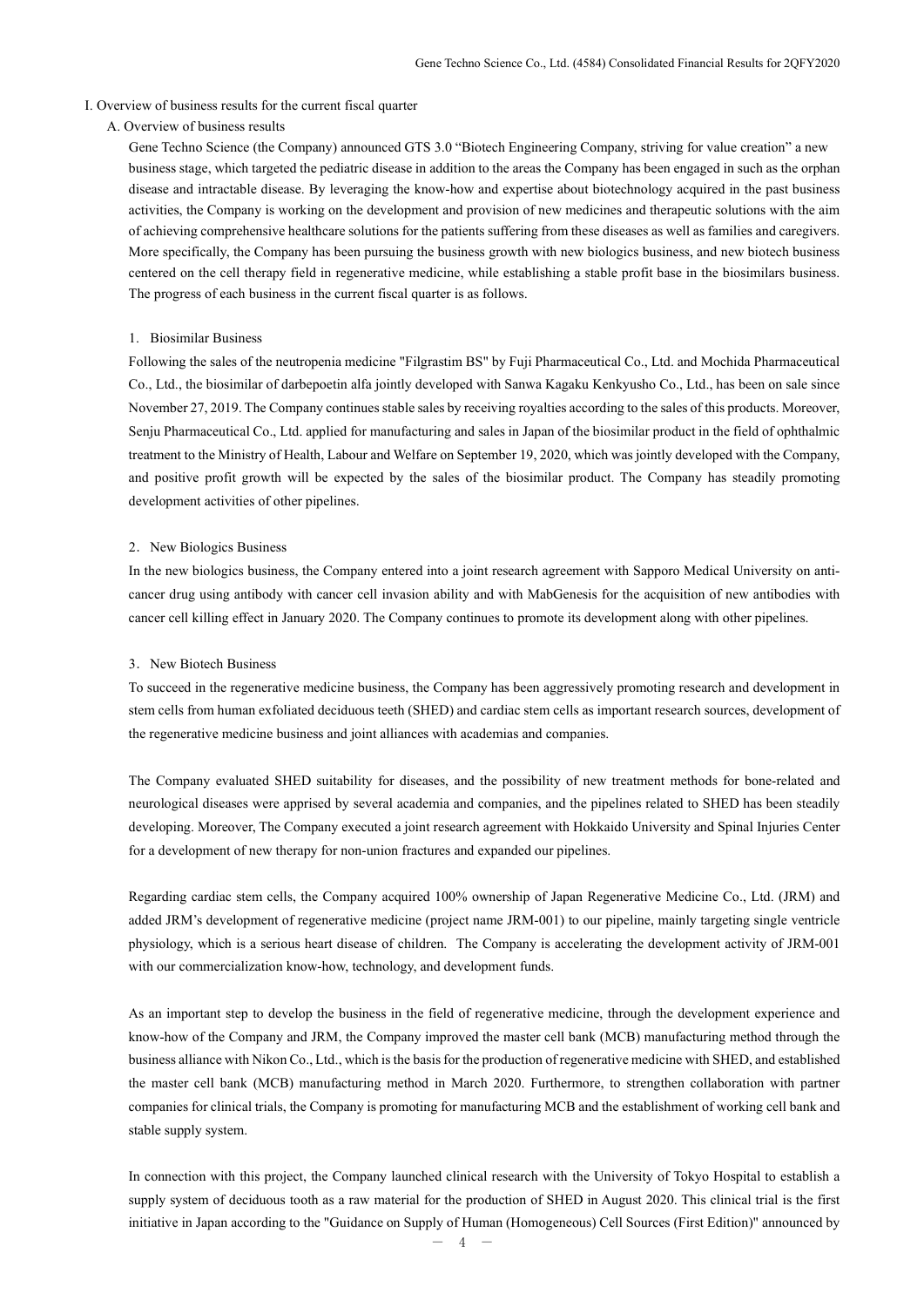Ministry of Economy, Trade and Industry in March 2020. The Company aims to establish a stable deciduous tooth supply and SHED production system with the MCB manufacturing method. The Company is accelerating research and development activities of regenerative medicines and strengthen our research and development pipelines in collaboration with academias and companies.

Furthermore, based on the business alliance with Dojin Group Co., Ltd. for business development in the fields of regenerative medicine and healthcare concluded as of February 14, 2020, the Company concluded an agreement to transfer all shares of Advanced Cell Technology and Engineering (ACTE), our wholly-owned subsidiary, to Dojin Group for the establishment of a new SHED business structure on July 10, 2020. This agreement aims to accelerate the growth of the dental pulp cell bank ® and culture supernatant business from ACTE and to increase the business evaluation by combining similar businesses of the Dojin Group, sharing the business know-how and networks that both companies have cultivated over many years. Currently, Dojin Group and the Company are devoting the establishment of new collaboration system toward December 31, 2020 (initially scheduled date: September 30, 2020), which is the expected effective date of the share transfer.

As a result, the sales amount was 174,487 thousand yen (44.4% decrease from the same quarter of the previous year), operational loss was 682,725 thousand yen (611,310 thousand yen in the same quarter of the previous year), ordinary loss was 693,599 thousand yen (613,934 thousand yen in the same quarter of the previous year) and net loss attributable to owners of the parents for the current fiscal quarter was 696,079 thousand yen (6,550,155 thousand yen in the same quarter of the previous year). There is no impact on business performance due to the COVID-19 pandemic for the current quarterly consolidated cumulative period. Regarding the sales of Filgrastim BS, which accounts for the majority of our group's sales, since the delivery schedule is set according to the order status, the delivery timing varies from year to year. Therefore, though the net sales for the current consolidated cumulative period decreased year on year, there is no impact on the outlook of the current consolidated fiscal yea

#### B. Overview of financial conditions

- ① Assets and liabilities
- (Current Assets)

The balance of current assets at the end of this fiscal quarter was 3,611,455 thousand yen (0.5% increase from the same quarter of the previous year), which consists of decrease of trade receivables of 576,630 thousand yen andthe increase of cash and cash equivalents of 468,991 thousand yen and investment securities of 121,072 thousand yen.

### (Liabilities)

The balance of total current liabilities at the end of this fiscal quarter was 2,144,975 thousand yen (1.9% increase from the same quarter of the previous year), which consists of increase of convertible bonds of 40,000 thousand yen.

#### (Shareholders' equity)

The balance of shareholders' equity at the end of this fiscal quarter was 1,466,479 thousand yen (1.4% decrease from the same quarter of the previous year), which consists of increase of common stock and capital surplus of 280,000 thousand yen each, other valuation difference on available-for-sale securities of 90,615 thousand yen and net loss attributable to owners of the parents of 696,079 thousand yen.

#### ② Overview of cash flows for the current fiscal year

 The balance of cash and cash equivalents (collectively, "cash" hereafter) at the end of this fiscal quarter was 2,501,566 thousand yen, which increased by 468,991 thousand yen from the end of the previous fiscal year. The status and variation factors for the current fiscal year are as follows.

#### (Cash flows from operating activities)

Cash outflows from operating activities were 104,638 thousand yen. This is mainly due to the decrease of trade receivables of 576,630 thousand yen and net loss for the year before taxes adjustments of 695,048 thousand yen.

### (Cash flows from investing activities)

Cash outflows from investing activities were 5,854 thousand yen. This was due to the expenses of 3,254 thousand yen for the Intangible fixed assets.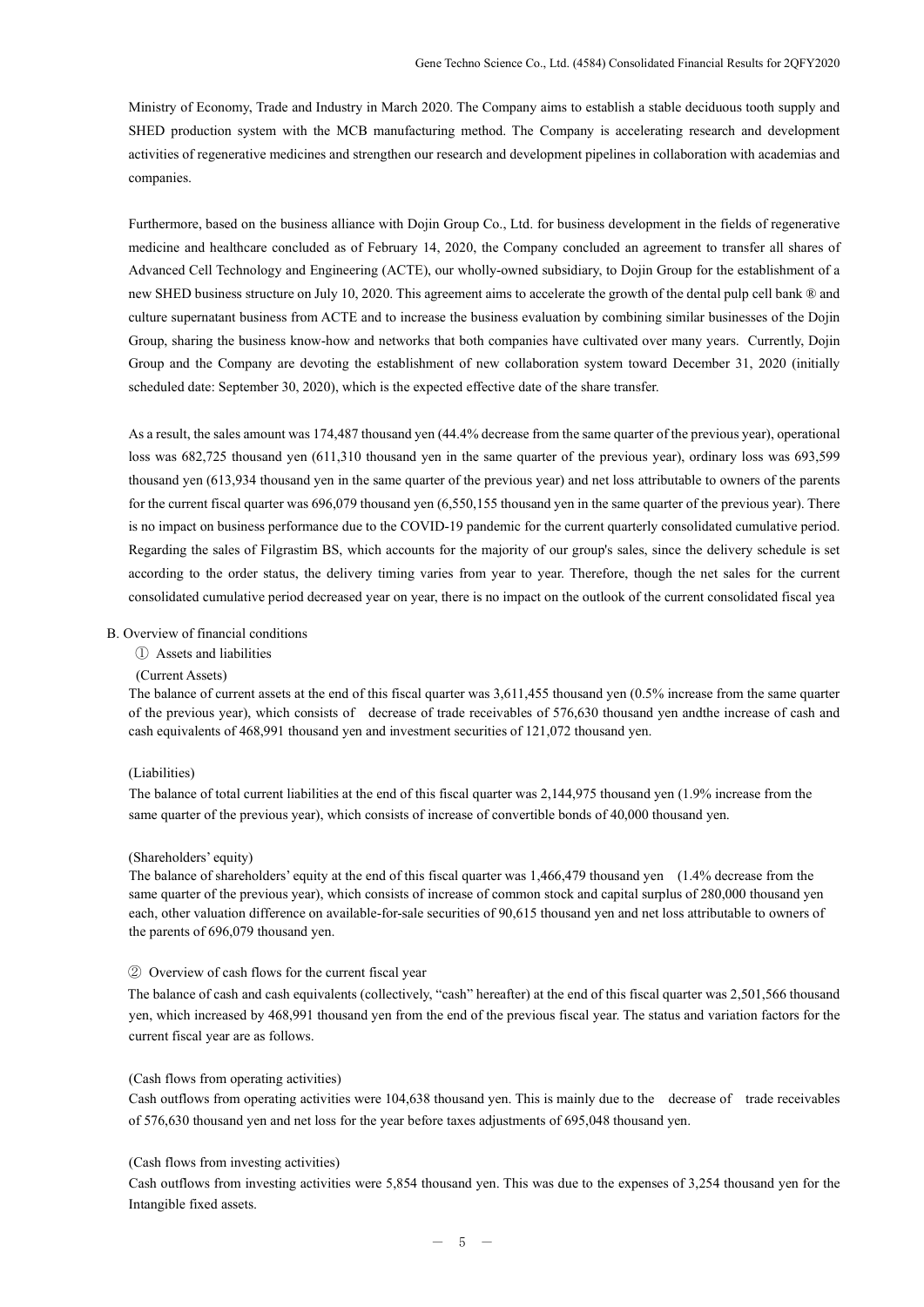### (Cash flows from financing activities)

Cash inflows from financing activities were 579,484 thousand yen. This was due to the issuance of convertible bonds of 599,710 thousand yen.

C. Explanation of future business forecasts such as consolidated financial forecasts

There is no change to the financial forecasts for the fiscal year ending on March 31, 2021 announced as of May 25, 2020.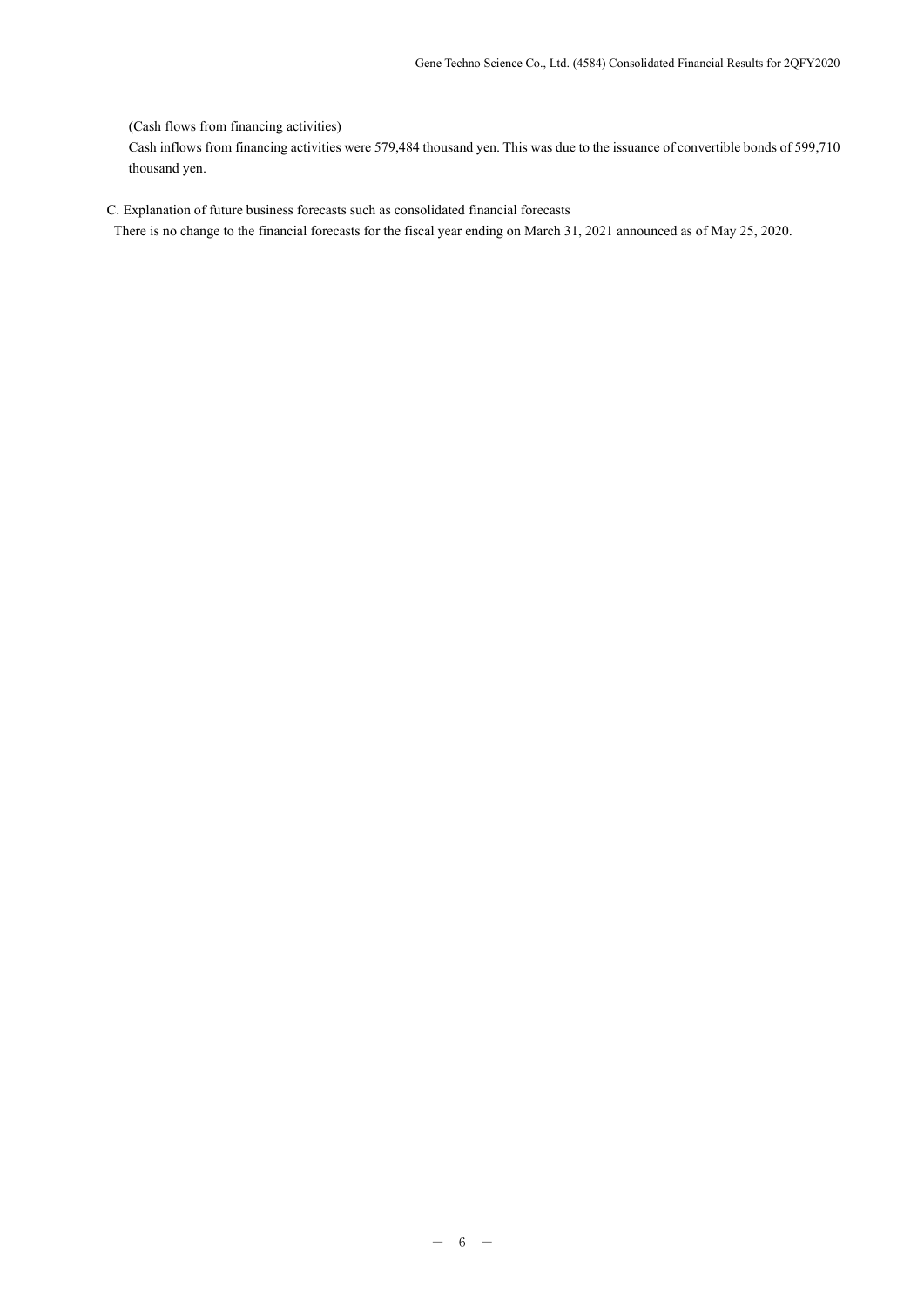# 2.Financial statements and notes to financial statements

(1) Quarterly Consolidated balance sheet

|                                                       |                                                                  | (in thousand yen)                                                      |
|-------------------------------------------------------|------------------------------------------------------------------|------------------------------------------------------------------------|
|                                                       | As of the end of the previous<br>fiscal year<br>(March 31, 2020) | As of the end of the current fiscal<br>quarter<br>(September 30, 2020) |
| Assets                                                |                                                                  |                                                                        |
| Current assets                                        |                                                                  |                                                                        |
| Cash and cash equivalents                             | 2,032,575                                                        | 2,501,566                                                              |
| Trade receivables                                     | 651,686                                                          | 75,056                                                                 |
| In-process inventory                                  | 254,260                                                          | 302,769                                                                |
| Other current assets                                  | 383,810                                                          | 338,616                                                                |
| Total current assets                                  | 3,322,333                                                        | 3,218,008                                                              |
| Non-current assets                                    |                                                                  |                                                                        |
| Tangible fixed assets                                 | 1,977                                                            | 1,810                                                                  |
| Intangible fixed assets                               | 57                                                               | 2,966                                                                  |
| Investments and other assets                          |                                                                  |                                                                        |
| Investment securities                                 | 249,161                                                          | 370,233                                                                |
| Other assets                                          | 18,608                                                           | 18,435                                                                 |
| Total investments and other assets                    | 267,770                                                          | 388,669                                                                |
| Total non-current assets                              | 269,805                                                          | 393,446                                                                |
| <b>Total</b> assets                                   | 3,592,139                                                        | 3,611,455                                                              |
| Liabilities                                           |                                                                  |                                                                        |
| <b>Current</b> liabilities                            |                                                                  |                                                                        |
| Trade payables                                        | 8,763                                                            | 20,205                                                                 |
| Short-term debts                                      | 25,000                                                           |                                                                        |
| Income taxes payable                                  | 46,935                                                           | 30,139                                                                 |
| Reserve for loss on orders                            | 355,243                                                          | 379,243                                                                |
| Other current liabilities                             | 445,037                                                          | 428,325                                                                |
| Total current liabilities                             | 880,979                                                          | 857,914                                                                |
| Non-current liabilities                               |                                                                  |                                                                        |
| Convertible bonds                                     | 600,000                                                          | 640,000                                                                |
| Long-term debts                                       | 600,000                                                          | 600,000                                                                |
| Allowance for retirement benefits                     | 19,320                                                           | 16,605                                                                 |
| Other non-current liabilities                         | 4,448                                                            | 30,456                                                                 |
| Total non-current liabilities                         | 1,223,768                                                        | 1,287,061                                                              |
| <b>Total liabilities</b>                              | 2.104.748                                                        | 2,144,975                                                              |
| Shareholders' equity                                  |                                                                  |                                                                        |
| Shareholders' capital                                 |                                                                  |                                                                        |
| Common stock                                          | 611,711                                                          | 891,711                                                                |
| Capital surplus                                       | 9,917,311                                                        | 10,197,311                                                             |
| Retained earnings                                     | $-9,077,244$                                                     | $-9,773,324$                                                           |
| Treasury stock                                        | $-73$                                                            | $-73$                                                                  |
| Total shareholders capital                            | 1,451,704                                                        | 1,315,624                                                              |
| Accumulated other comprehensive income                |                                                                  |                                                                        |
| Valuation difference on available-for-sale securities | $-21,540$                                                        | 69,075                                                                 |
| Total accumulated other comprehensive income          | $-21,540$                                                        | 69,075                                                                 |
| Equity warrants                                       | 57,226                                                           | 81,779                                                                 |
| Total shareholders' equity                            | 1,487,390                                                        | 1,466,479                                                              |
| Total liabilities and shareholders' equity            | 3,592,139                                                        | 3,611,455                                                              |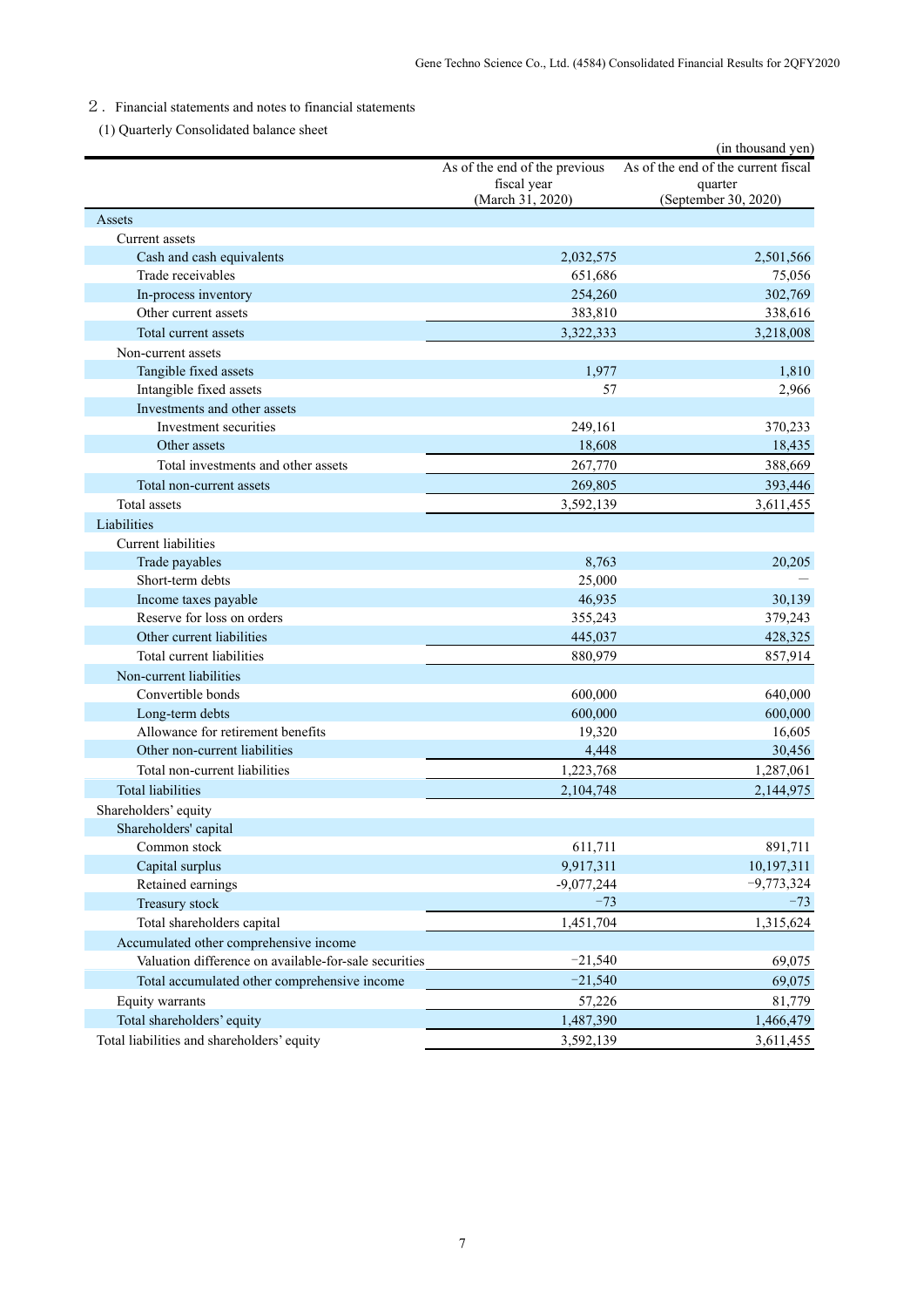# B. Statement of consolidated income and comprehensive income

(Statement of consolidated income)

(Quarterly consolidated cumulative period)

| (Quarterry consondated cumulative period)          |                                                                                    | (in thousand yen)                                                                 |
|----------------------------------------------------|------------------------------------------------------------------------------------|-----------------------------------------------------------------------------------|
|                                                    | As of the end of the previous<br>fiscal quarter<br>(April 1 to September 30, 2019) | As of the end of the current<br>fiscal quarter<br>(April 1 to September 30, 2020) |
| Gross sales                                        | 313,661                                                                            | 174,487                                                                           |
| Cost of goods sold                                 | 84,500                                                                             | 39,964                                                                            |
| Gross profit                                       | 229,160                                                                            | 134,523                                                                           |
| Selling, general and administrative expenses       |                                                                                    |                                                                                   |
| Research and development expenses                  | 484,033                                                                            | 403,208                                                                           |
| Other expenses                                     | 356,437                                                                            | 414,040                                                                           |
| Total selling, general and administrative expenses | 840,471                                                                            | 817,249                                                                           |
| Operating loss                                     | $-611,310$                                                                         | $-682,725$                                                                        |
| Non-operating income                               |                                                                                    |                                                                                   |
| Interest income                                    | 63                                                                                 | 36                                                                                |
| Lecture fee income                                 | 155                                                                                |                                                                                   |
| Foreign exchange gain                              |                                                                                    | 103                                                                               |
| Miscellaneous income                               | 139                                                                                | 669                                                                               |
| Total non-operating income                         | 358                                                                                | 809                                                                               |
| Non-operating expenses                             |                                                                                    |                                                                                   |
| Interest expense                                   | 376                                                                                | 7,985                                                                             |
| Stock issuance expenses                            | 1.847                                                                              | 2,959                                                                             |
| Foreign exchange loss                              | 554                                                                                |                                                                                   |
| Miscellaneous loss                                 | 204                                                                                | 737                                                                               |
| Total non-operating expenses                       | 2,982                                                                              | 11,682                                                                            |
| Ordinary loss                                      | $-613,934$                                                                         | $-693,599$                                                                        |
| Extraordinary gain                                 |                                                                                    |                                                                                   |
| Profits on Investment securities sold              | 4,419                                                                              |                                                                                   |
| Total extraordinary gain                           | 4,419                                                                              |                                                                                   |
| <b>Extraordinary</b> loss                          |                                                                                    |                                                                                   |
| Loss on retirement of fixed assets                 | 854                                                                                | $\theta$                                                                          |
| Impairment loss                                    | 5,938,405                                                                          | 1,449                                                                             |
| Total extraordinary loss                           | 5,939,259                                                                          | 1,449                                                                             |
| Net loss for the quarter before taxes adjustments  | $-6,548,774$                                                                       | $-695,048$                                                                        |
| Corporate, residential and enterprise taxes        | 1,381                                                                              | 1,031                                                                             |
| Total corporate and other taxes                    | 1,381                                                                              | 1,031                                                                             |
| Net loss for the quarter                           | $-6,550,155$                                                                       | $-696,079$                                                                        |
| Net loss attributable to owners of the parents     | $-6,550,155$                                                                       | $-696,079$                                                                        |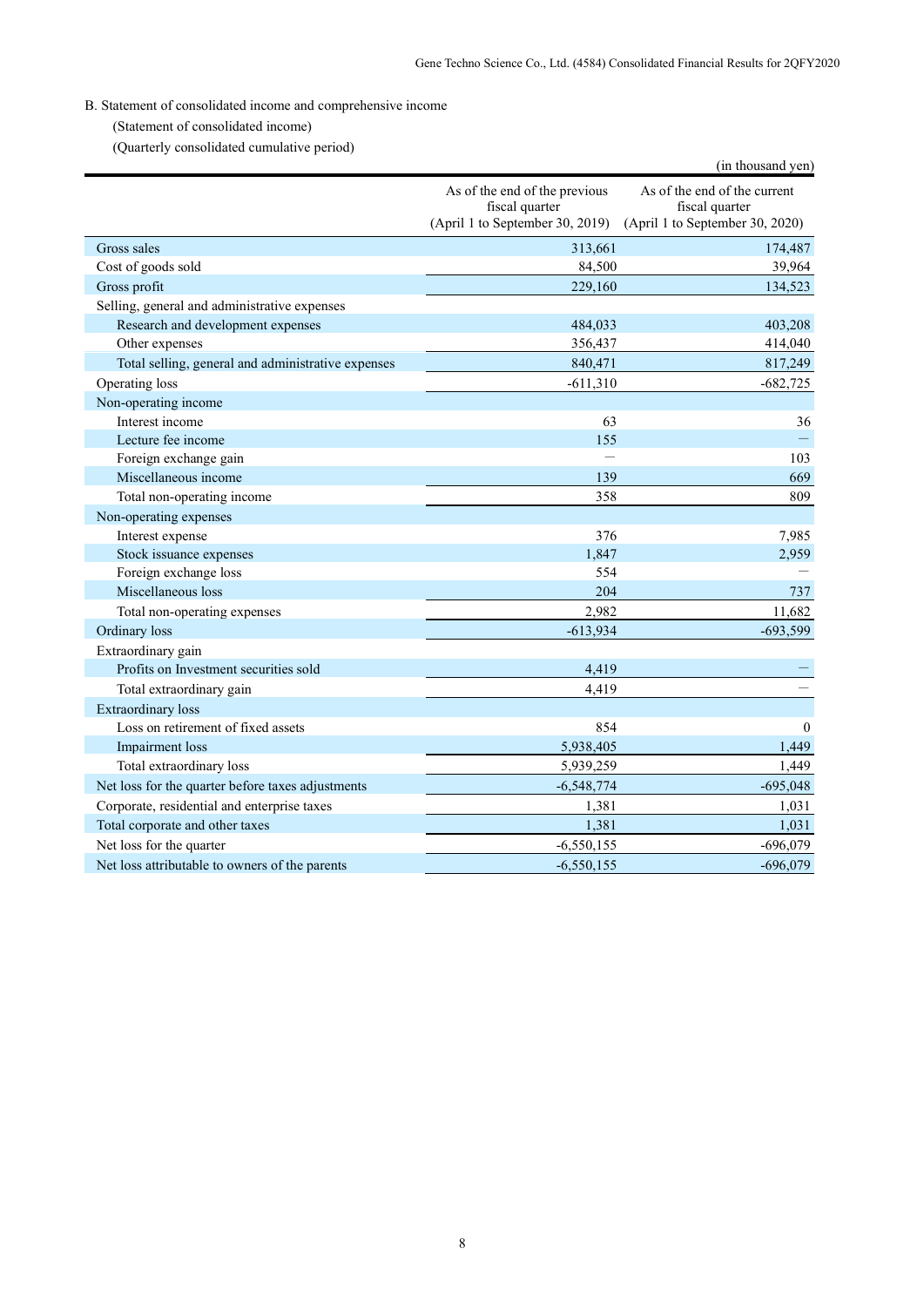(Statement of consolidated comprehensive income)

(Quarterly consolidated cumulative period)

| $\sqrt{2}$ antion $\gamma$ consolidated cumulative period.        |                                                                                    | (in thousand yen)                                                                 |
|-------------------------------------------------------------------|------------------------------------------------------------------------------------|-----------------------------------------------------------------------------------|
|                                                                   | As of the end of the previous<br>fiscal quarter<br>(April 1 to September 30, 2019) | As of the end of the current<br>fiscal quarter<br>(April 1 to September 30, 2020) |
| Net loss for the quarter                                          | $-6,550,155$                                                                       | $-696,079$                                                                        |
| Other comprehensive income                                        |                                                                                    |                                                                                   |
| Valuation difference on available-for-sale securities             | $-18,971$                                                                          | 90,615                                                                            |
| Total other comprehensive income                                  | $-18,971$                                                                          | 90,615                                                                            |
| Comprehensive income for the quarter                              | $-6,569,126$                                                                       | $-605,464$                                                                        |
| (breakdown)                                                       |                                                                                    |                                                                                   |
| Comprehensive income attributable to owners of the<br>parent      | $-6,569,126$                                                                       | $-605,464$                                                                        |
| Comprehensive income attributable to non-controlling<br>interests |                                                                                    |                                                                                   |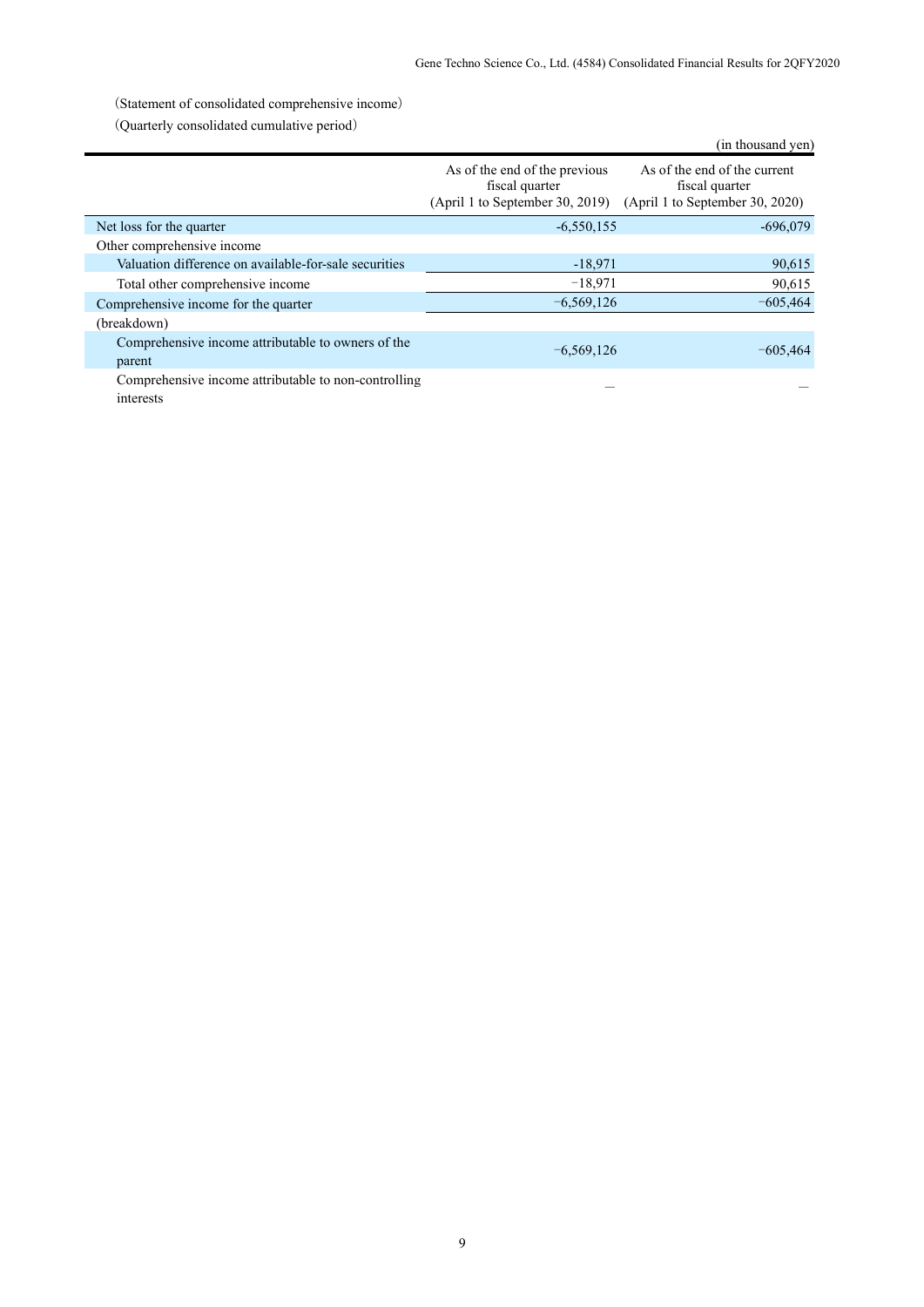# C. Statement of consolidated cash flows

|                                                                       |                                                                                    | (in thousand yen)                                                                 |
|-----------------------------------------------------------------------|------------------------------------------------------------------------------------|-----------------------------------------------------------------------------------|
|                                                                       | As of the end of the previous<br>fiscal quarter<br>(April 1 to September 30, 2019) | As of the end of the current<br>fiscal quarter<br>(April 1 to September 30, 2020) |
| Cash flows from operating activities                                  |                                                                                    |                                                                                   |
| Net loss for the year before taxes adjustments                        | $-6,548,774$                                                                       | $-695,048$                                                                        |
| Depreciation expenses                                                 | 203                                                                                | 561                                                                               |
| Impairment loss                                                       | 5,938,405                                                                          | 1,449                                                                             |
| Increase/decrease in reserve for loss on orders (- means<br>decrease) |                                                                                    | 24,000                                                                            |
| Interest or dividends received                                        | $-63$                                                                              | $-36$                                                                             |
| Interest expense                                                      | 376                                                                                | 7,985                                                                             |
| Profits or loss on Investment securities sold (- means<br>decrease)   | $-4,419$                                                                           |                                                                                   |
| Changes in trade receivables (- means increase)                       | 392,876                                                                            | 576,630                                                                           |
| Changes in inventory (- means increase)                               | $-51,445$                                                                          | $-48,508$                                                                         |
| Changes in advance payments (- means increase)                        | $-135,776$                                                                         | 34,673                                                                            |
| Changes in trade payables (- means decrease)                          | $-79,473$                                                                          | 11,442                                                                            |
| Changes in accrued expenses (- means decrease)                        | $-76,697$                                                                          | $-22,547$                                                                         |
| Other changes                                                         | $-37,077$                                                                          | 15,082                                                                            |
| Sub-total                                                             | $-601,866$                                                                         | $-94,317$                                                                         |
| Interest and dividends received                                       | 63                                                                                 | 36                                                                                |
| Interest payment                                                      | $-371$                                                                             | $-7,927$                                                                          |
| Payment of corporate and other taxes                                  | $-2,521$                                                                           | $-2,430$                                                                          |
| Cash flows from operating activities                                  | $-604,697$                                                                         | $-104,638$                                                                        |
| Cash flows from investing activities                                  |                                                                                    |                                                                                   |
| Purchase of tangible fixed assets                                     | $-1,935$                                                                           |                                                                                   |
| Purchase of Intangible fixed assets                                   |                                                                                    | $-3,254$                                                                          |
| Payment for investment securities                                     | $-100,349$                                                                         |                                                                                   |
| Income due to sale of investment securities                           | 4,720                                                                              |                                                                                   |
| Other payments                                                        | $-8,693$                                                                           | $-2,600$                                                                          |
| Cash flows from investing activities                                  | $-106,258$                                                                         | $-5,854$                                                                          |
| Cash flows from financing activities                                  |                                                                                    |                                                                                   |
| Net increase/decrease in short-term debt (- means<br>decrease)        |                                                                                    | $-25,000$                                                                         |
| Proceeds from issuance of convertible bonds                           |                                                                                    | 599,710                                                                           |
| Proceeds from issuance of stocks through exercising                   |                                                                                    |                                                                                   |
| equity warrants                                                       | 40,325                                                                             |                                                                                   |
| Proceeds from issuance of equity warrants                             |                                                                                    | 4,774                                                                             |
| Others                                                                | $-31$                                                                              |                                                                                   |
| Cash flows from financing activities                                  | 40,294                                                                             | 579,484                                                                           |
| Effect of exchange rate changes on cash and cash<br>equivalents       |                                                                                    |                                                                                   |
| Increase/decrease in cash and cash equivalents (- means               |                                                                                    |                                                                                   |
| decrease)                                                             | $-670,660$                                                                         | 468,991                                                                           |
| Cash and cash equivalents at the beginning of the year                | 2,009,373                                                                          | 2,032,575                                                                         |
| Increase/decrease in cash and cash equivalents due to                 |                                                                                    |                                                                                   |
| stock exchange                                                        | 263,696                                                                            |                                                                                   |
| Cash and cash equivalents at the end of the year                      | 1,602,408                                                                          | 2,501,566                                                                         |